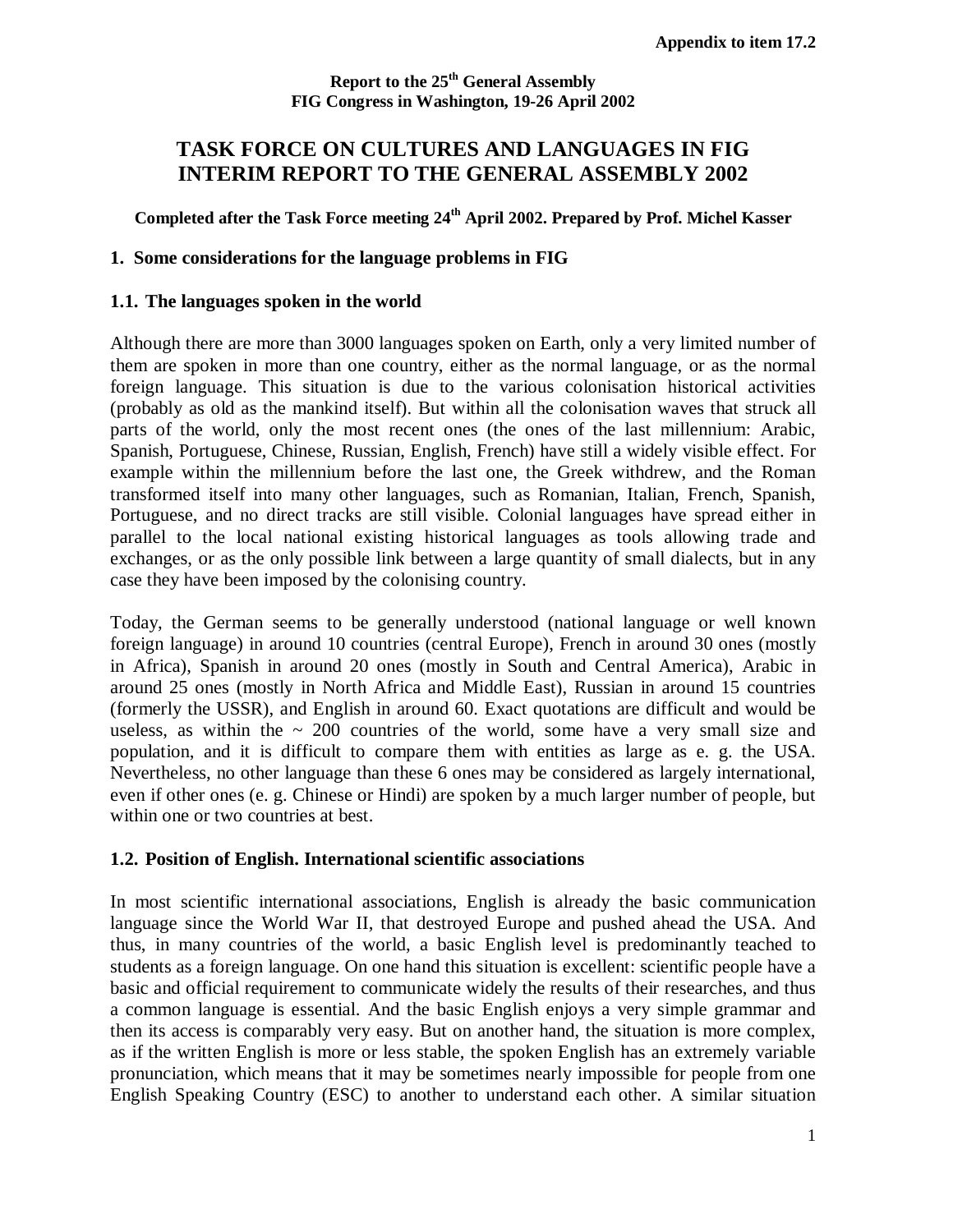prevails for the Chinese and the Arabic, just as non limiting examples of a phenomenon that looks normal when a language spreads over a very wide area.

Within scientific associations, this difficulty exists: non-ESC scientists (researchers, professors, engineers) have often an elocution not as fluent as ESC ones, they generally speak slowly, and so they are often easy to understand by the other members. For ESC people, the situation is satisfying for people trained to speak slowly, as it is the case for most professors for example, but it proves to be extremely difficult for some other ones, speaking fast, using erudite wording and (as the normal English regrettably allows it) accentuating only a few syllables, thus making the understanding quite hazardous for non-ESC people (and sometimes to ESC ones too…). One should remember at this step of the discussion that when somebody speaks in its native language, it is extremely difficult for him to change his speech, even if he is conscious of his faults, as the way of speech is completely automatic since the very first years for each human being.

Another problem that may arise within the scientific associations, but which is generally overcome by the very nature itself of these associations: there is a competitive advantage for the access to managing responsibilities for ESC people, as they have no linguistic problem during the discussions. But in such scientific circles, people are generally strongly trained to master English, whatever their native country, since several decades. This is due to the simplification that arose in international publications from the fact that they use only one language, and because high level scientific training requires many strong intellectual inputs from the students, an additional language being by far not the most difficult, especially if it is understood as the basic means to communicate with the international community. Here, the English used is then quite different from the one used by, say, a man in the street in Liverpool or Austin. Here, the ESC people are selected by their scientific knowledge, and to belong to that community they may accept this specificity. This is more or less the same case that they meet when giving lectures to students, where they understand easily that, the goal being to be understood, they have to select their wording and to adapt their elocution.

### **1.3. Present situation in FIG concerning the use of English**

FIG is an international association, but it is not a scientific one. It aims at giving the opportunity to surveyors to discuss their problems and exchange technical information. In non-ESC, the surveyors like most "normal" citizens generally do not understand English, to the exception of the youngest ones where a basic level of English is more often acquired at school and in University: but the practising level is low, as the opportunities to use it are not frequent in the professional life. Surveyors are "screwed" to their land much more than any other engineer, and are not concerned by international business as much as them. The examples of the recent years have shown it clearly, FIG meetings in non-ESC, purely in English, would lead to complete flops and thus are unacceptable by national bodies. And meetings in ESC, purely in English, have a modest attendance: from other ESC countries, attendance is normal, and from non-ESC, the attendance is highly depleted in surveyors, and most of the attendees are from university. We may note also that for the non-ESC, today the national representatives are often selected first for their ability to speak English, and not for the representativeness within their national body of surveyors.

We may note also that for basic surveyors, there are at least three difficulties to attend FIG meetings: If they are liberal professionals, they have to choose between to work (and thus to earn money) and go to the meetings (and thus to miss opportunities of income); The meetings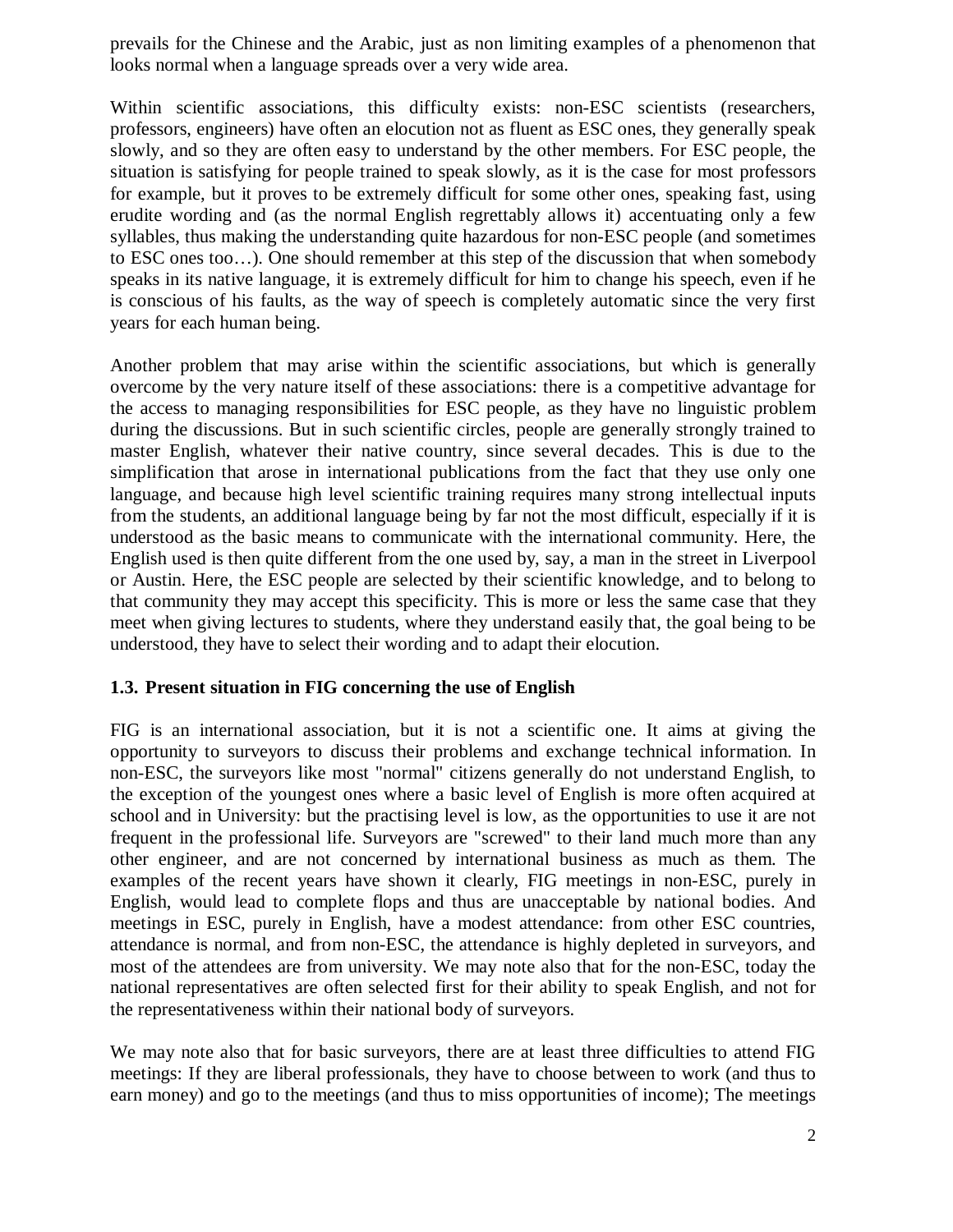are expensive, and sometimes too expensive; Non-ESC attendees are quite often unable to understand (and at least fear to do so) the lectures and participate to any general discussions. This last consideration is the key one, and it is the only one that nobody may escape: this is the basic reason for such a low participation from non-ESC surveyors. What use is FIG if surveyors feel no longer concerned? The linguistic problem must be considered as a very important one to solve, before any other one: the FIG without surveyors would be completely useless, as the university people have already their scientific associations (IAG, ISPRS, ICA,…), and except for Commission 2, have little to do within FIG, especially if they cannot meet there a large majority of surveyors and analyse their problems. The surveyors of different countries experience often different problems, which makes all the value of their discussions, but ESC surveyors, coming in a vast majority from former English colonies, cannot represent a complete sampling of the various types of national professional bodies and cadastral systems, them both being extremely linked.

### **2. Propositions of linguistic policy**

FIG may propose different solutions to improve the present situation, which in many aspects is not acceptable. Arguments have been shown in Melbourne 94 and Brighton 98 to explain that the direct translations were too expensive for the FIG, but simultaneously we have not noticed any visible movement to limit the travel expenses of the bureau, whose standards are traditionally high. The limitation from 3 to 1 language has been pushed ahead basically to simplify the work of the bureau, to limit the expenses, probably also by reference to scientific international associations, and perhaps also because we have had 3 successive bureaux from ESC (Australia, UK and USA). Instead of suppressing 2 languages, the successive Bureaux should have promoted 2 or 3 more ones. The size of the problem is larger than such logistical aspects, and the question is : is the goal of the FIG to support surveyors, or not ? We propose here the base of an affordable charter for FIG regarding linguistic policy.

#### **2.1. Linguistic groups**

The creation of e. g. 5 linguistic groups should be encouraged (Spanish, German, French, Arabic, Russian). Each of them, and any other one that could arise, will be organised on a voluntary basis to select the texts considered as important, translate them and put them on the FIG Web site. They may be set up using at least the networks of universities, where students may easily participate to this translation effort as a part of their linguistic studies. This possibility would not be opened without the facilities offered by Internet. The groups could largely follow the model of Internet chats, with a chairman elected for a limited period (1 year ?). The chairman would transfer to the FIG office the results of the translation work, and the FIG secretary would transfer to him any material to be translated with enough delay to allow the work to be correctly done. In each FIG congress, a specific meeting of each linguistic group should be planned, chaired at first by the FIG President, up to the election of the first chair. This would show clearly the importance of this linguistic problem and encourage the groups to work. All official publications, paper abstracts, documents of the bureau for the general assembly must be proposed to translation through these linguistic networks (abstracts, official publications) or sometimes, but only in very limited cases, by commercial translators (some bureau documents, where things must go fast).

### **2.2. FIG congresses and symposiums.**

It is now classical to consider that each FIG congress must be simultaneously translated so that at least the local and if possible neighbouring countries languages, plus the English, may be used, as in Prague 2000 or Seoul 2001. For other languages, any speaker should have the possibility to present his paper in his own language, but in this case he should do the effort to